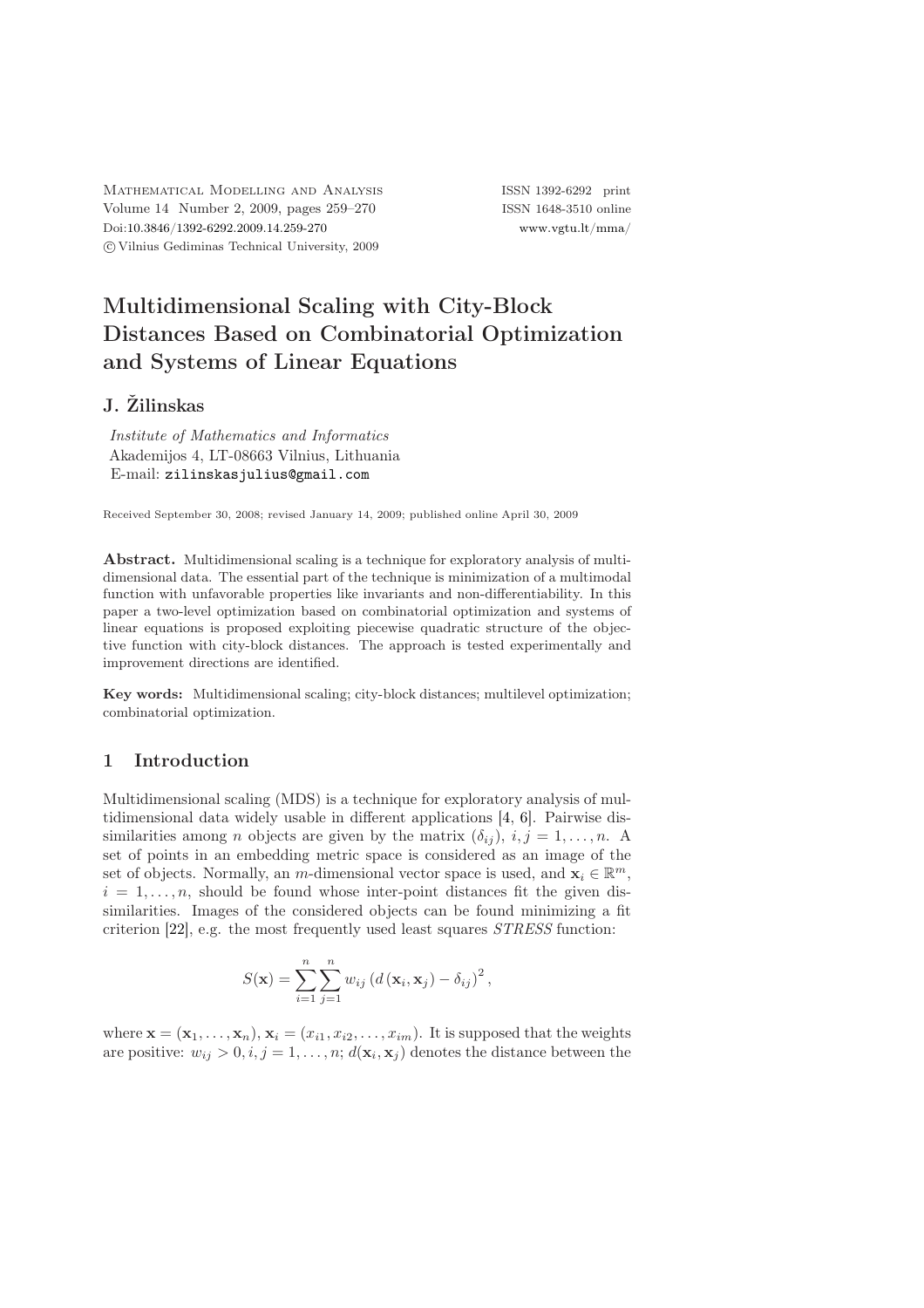points  $x_i$  and  $x_j$ . Usually Minkowski distances are used:

$$
d_r(\mathbf{x}_i, \mathbf{x}_j) = \left(\sum_{k=1}^m |x_{ik} - x_{jk}|^r\right)^{1/r}.
$$

The equation defines Euclidean distances when  $r = 2$ , and city-block distances when  $r = 1$ . The most frequently used distances are Euclidean, but multidimensional scaling with other Minkowski distances in the embedding space can be even more informative [\[1\]](#page-10-2). In the present paper the problem with the STRESS criterion and city-block distances in the embedding space are considered.

STRESS normally has many local minima. It is invariant with respect to the translation and mirroring. It can be non-differentiable even at a minimum point [\[18\]](#page-11-1); the case of city-block metric is different from the other cases of Minkowski metric where positiveness of distances at a local minimum point imply differentiability of STRESS [\[7,](#page-10-3) [9\]](#page-10-4). However STRESS with city-block distances is piecewise quadratic, and such a structure can be exploited for tailoring of ad hoc global optimization algorithms.

Global optimization algorithms for multidimensional scaling are reviewed with particular emphasis on parallel computing in [\[27\]](#page-11-2). A heuristic algorithm based on simulated annealing for two-dimensional city-block scaling was proposed in [\[5\]](#page-10-5). Each coordinate axis is partitioned by uniformly spaced points, and a simulated annealing algorithm is used to search the lattice defined by these points aiming to minimize one of two types of STRESS either the sum of squares or the sum of corresponding absolute values. The solution found is locally improved by quadratic programming. A two stages approach for cityblock MDS was proposed in [\[11\]](#page-10-6). The least square regression is used to obtain a local minimum of Stress function in the first stage. Simulated annealing is used in the second stage of the method. A multivariate randomly alternating simulated annealing procedure with permutation and translation phases has been applied to develop an algorithm for multidimensional scaling in any Minkowski metric in [\[14\]](#page-10-7).

A two-level minimization method for the two-dimensional embedding space was proposed in [\[18\]](#page-11-1) where a problem of combinatorial optimization is tackled by evolutionary search at the upper level, and a problem of quadratic programming is tackled at the lower level. The parallel version of the algorithm is proposed and investigated in [\[16\]](#page-10-8). Quantitatively the precision of the algorithm was estimated using global minima found by means of the developed parallel version of explicit enumeration algorithm in [\[17\]](#page-11-3). Efficiency of the parallel version of the algorithm on computational grids is investigated in [\[13\]](#page-10-9). The generalized method for arbitrary dimensionality of the embedding space is developed and experimentally compared with other approaches in [\[19\]](#page-11-4). A branch and bound algorithm for the upper level combinatorial problem is proposed in [\[21\]](#page-11-5).

Dependence of visualization error on the dimensionality of embedding space is investigated in [\[26\]](#page-11-6). Visualization of geometrical multidimensional data in three-dimensional space is investigated in [\[15\]](#page-10-10) and of empirical multidimensional data in [\[20\]](#page-11-7). The images in three-dimensional embedding space normally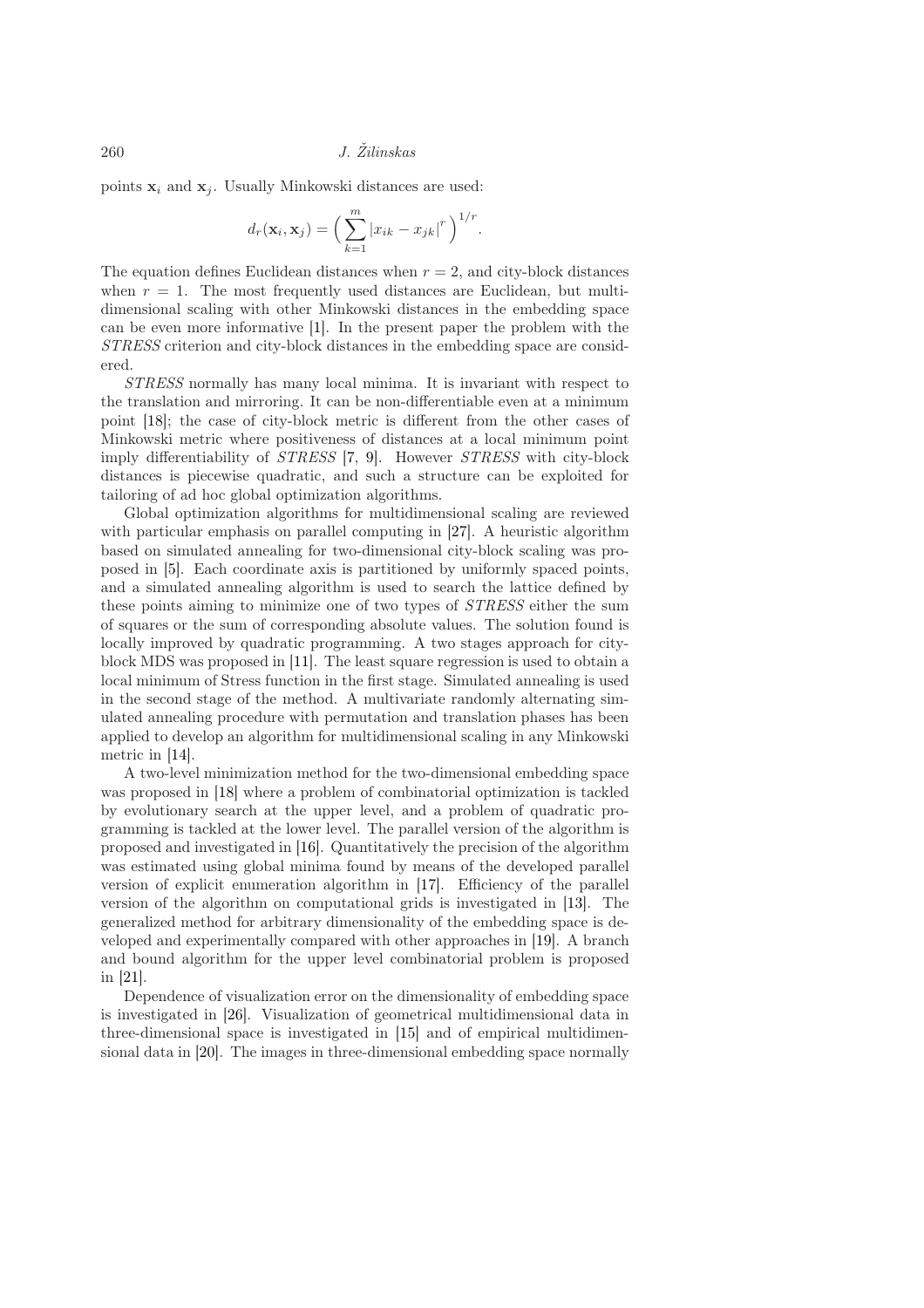show the structural properties of sets of considered objects with acceptable accuracy, and widening of applications of stereo screens makes three-dimensional visualization very attractive.

In this paper a new two-level approach for multidimensional scaling is presented based on combinatorial optimization and systems of linear equations. In the next section multidimensional scaling with city-block distances based on quadratic programming is presented. In Sect. [3](#page-3-0) the approach based on systems of linear equations is proposed. Experimental investigation is described in Sect. [4.](#page-6-0) Although the number of feasible solutions of the upper level combinatorial problem is larger than in the case of two-level optimization based on quadratic programming, the lower level problems are simpler. The conclusions are drawn in the last section.

# 2 Multidimensional Scaling with City-Block Distances Based on Quadratic Programming

STRESS with city-block distances  $d_1(\mathbf{x}_i, \mathbf{x}_j)$  can be redefined as

$$
S(\mathbf{x}) = \sum_{i=1}^{n} \sum_{j=1}^{n} w_{ij} \left( \sum_{k=1}^{m} |x_{ik} - x_{jk}| - \delta_{ij} \right)^2.
$$

Let  $A(\mathbf{P})$  denotes a set such that

$$
A(\mathbf{P}) = \Big\{ \mathbf{x} \vert \ x_{ik} \leq x_{jk} \text{ for } p_{ki} < p_{kj}, \ i, j = 1, \dots, n, \ k = 1, \dots, m \Big\},\
$$

where  $\mathbf{P} = (\mathbf{p}_1, \ldots, \mathbf{p}_m)$ ,  $\mathbf{p}_k = (p_{k1}, p_{k2}, \ldots, p_{kn})$  is a permutation of  $1, \ldots, n$ ; For  $\mathbf{x} \in A(\mathbf{P}),$ 

$$
S(\mathbf{x}) = \sum_{i=1}^{n} \sum_{j=1}^{n} w_{ij} \left( \sum_{k=1}^{m} (x_{ik} - x_{jk}) z_{kij} - \delta_{ij} \right)^2,
$$

where

$$
z_{kij} = \begin{cases} 1, & p_{ki} > p_{kj}, \\ -1, & p_{ki} < p_{kj}. \end{cases}
$$

Since function  $S(\mathbf{x})$  is quadratic over polyhedron  $\mathbf{x} \in A(\mathbf{P})$  the minimization problem

$$
\min_{\mathbf{x} \in A(\mathbf{P})} S(\mathbf{x})
$$

is a quadratic programming problem. It is equivalent to (see [\[26\]](#page-11-6))

$$
\min \Big[ -\sum_{k=1}^{m} \sum_{i=1}^{n} x_{ik} \sum_{j=1}^{n} w_{ij} \delta_{ij} z_{kij} + \frac{1}{2} \sum_{k=1}^{m} \sum_{l=1}^{m} \sum_{i=1}^{m} \Big( x_{ik} x_{il} \sum_{t=1, t \neq i}^{n} w_{it} z_{kit} z_{lit} - \sum_{j=1, j \neq i}^{n} x_{ik} x_{jl} w_{ij} z_{kij} z_{lij} \Big) \Big],
$$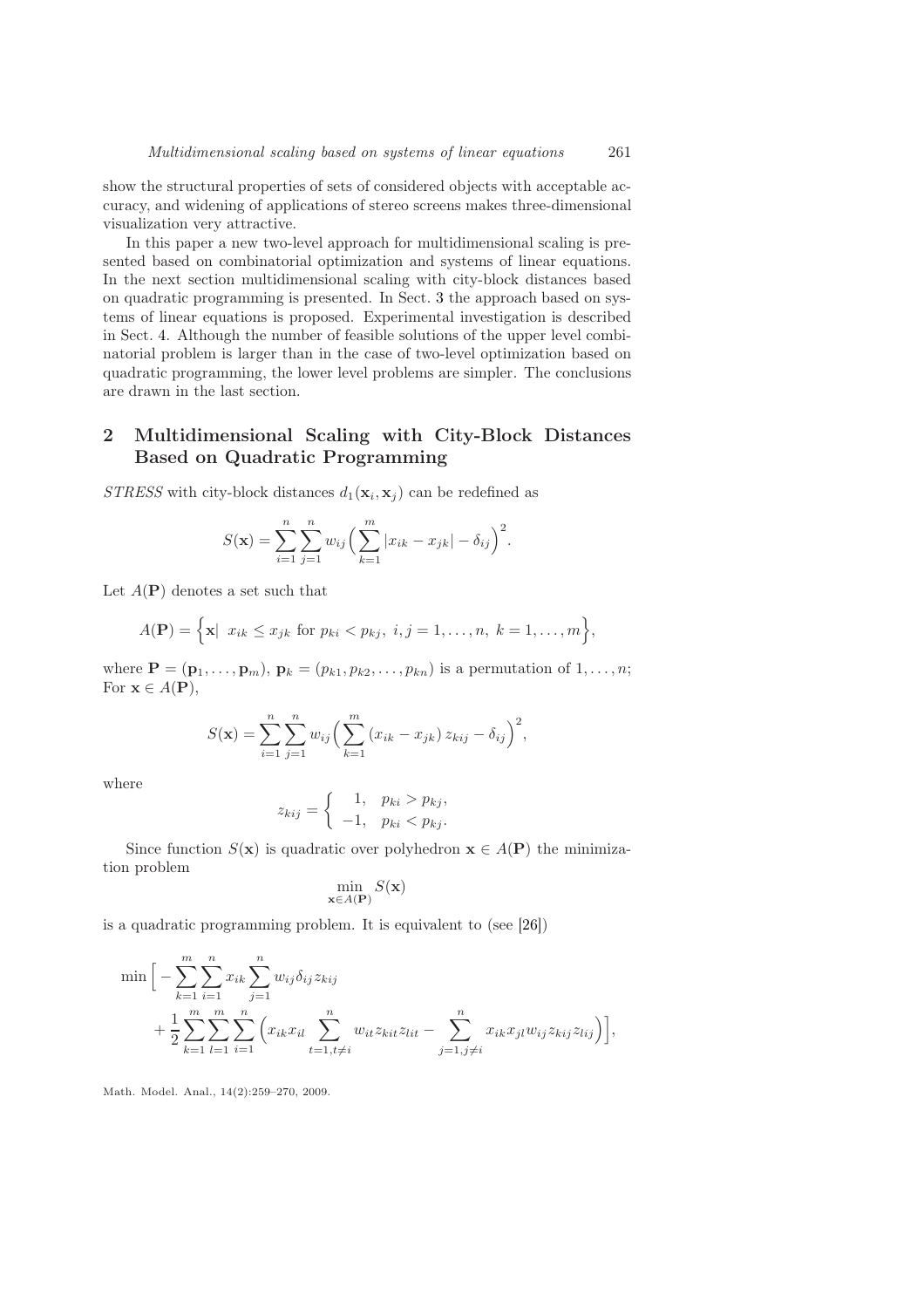$262$  J.  $\check{Z}$ ilinskas

s.t. 
$$
\sum_{i=1}^{n} x_{ik} = 0, k = 1, ..., m,
$$

$$
x_{\{j|p_{kj}=i+1\},k}-x_{\{j|p_{kj}=i\},k}\geq 0,\ k=1,\ldots,m,\ i=1,\ldots,n-1.
$$

Taking into account the structure of the minimization problem a two-level minimization algorithm can be applied [\[18\]](#page-11-1):

- 1. To solve a combinatorial problem at the upper level;
- 2. To solve a quadratic programming problem at the lower level:

$$
\min_{\mathbf{P}} S(\mathbf{P}),
$$
s.t.  $S(\mathbf{P}) = \min_{\mathbf{x} \in A(\mathbf{P})} S(\mathbf{x}) \sim \min \left( -\mathbf{c}_{\mathbf{P}}^T \mathbf{x} + \frac{1}{2} \mathbf{x}^T \mathbf{Q}_{\mathbf{P}} \mathbf{x} \right), \text{ s.t. } \mathbf{E} \mathbf{x} = \mathbf{0},$   
 $A_{\mathbf{P}} \mathbf{x} \ge \mathbf{0}.$ 

For the lower level problem a standard quadratic programming method can be applied. The upper level problem is solved with guarantee using explicit enumeration of all feasible solutions or using the branch and bound method [\[21\]](#page-11-5). Genetic algorithm is applied for larger problems [\[18,](#page-11-1) [19\]](#page-11-4).

A minimum point of a quadratic programming problem is not necessary a local minimizer of the initial problem of minimization of STRESS, if it is on the boundary of polyhedron. Local search may be applied [\[18\]](#page-11-1):

- go to the neighbour polyhedron on the opposite side of the active inequality constrains;
- perform quadratic programming;
- repeat while better values are found and some inequality constrains are active.

Although such a heuristic local search improves performance of hybrid optimization algorithm, it does not guarantee that the found minimum point is a local minimizer of minimization of STRESS. Therefore it cannot be used to count the number of local minimizers.

# <span id="page-3-0"></span>3 Multidimensional Scaling with City-Block Distances Based on Systems of Linear Equations

Let us define a different decomposition of optimization problem which is more convenient to derive a two-level minimization problem with combinatorial problem at the upper level and a system of linear equations at the lower level. Let us change the variables to

$$
y_{lk} = x_{\{j|p_{kj}=l+1\},k} - x_{\{j|p_{kj}=l\},k}, \ \ k = 1,\ldots,m, \ \ l = 1,\ldots,n_k,
$$

where  $n_k < n$  is the number of different values of kth coordinate minus one. Here  $p_{ki} = p_{kj}$  may be allowed even when  $i \neq j$ . In the case  $\mathbf{p}_k$  is a permutation of 1, ..., *n*, this is not allowed and  $n_k = n - 1$ .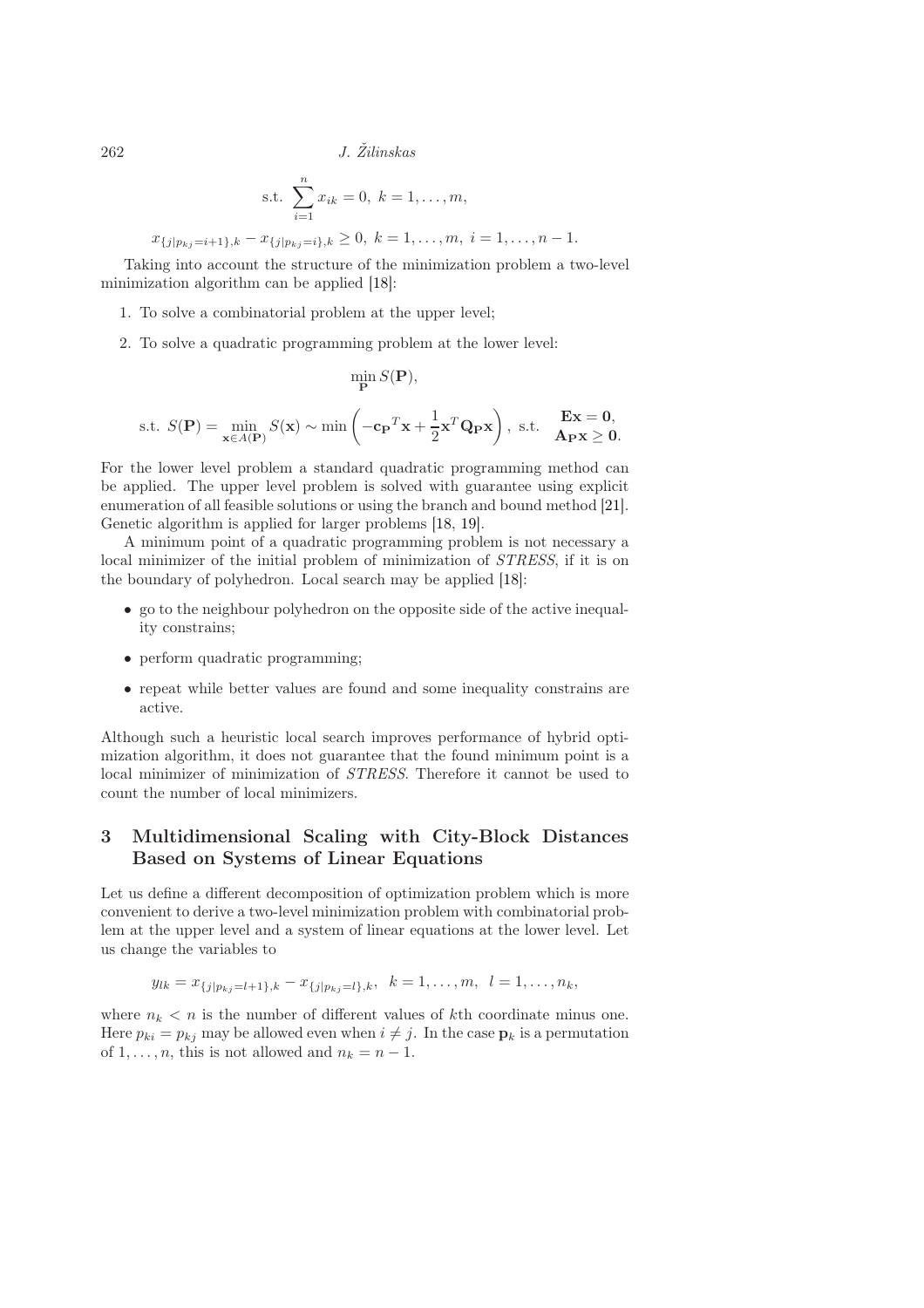Polyhedron  $\mathbf{x} \in A(\mathbf{P})$  can be defined by  $y_{lk} \geq 0, k = 1, \ldots, n, l = 1, \ldots, n_k$ . Interior of the polyhedron can be defined by  $y_{lk} > 0$ . For  $\mathbf{x} \in A(\mathbf{P})$ , *STRESS* with city-block distances can be rewritten in the following form:

$$
S(\mathbf{x}) = \sum_{i=1}^{n} \sum_{j=1}^{n} w_{ij} \left( \sum_{k=1}^{m} \sum_{l=1}^{n_k} y_{lk} z_{lkij} - \delta_{ij} \right)^2,
$$

where

$$
z_{lkij} = \begin{cases} 1, & \min(p_{ki}, p_{kj}) \le l < \max(p_{ki}, p_{kj}), \\ 0, & \text{otherwise.} \end{cases}
$$

The quadratic function  $S(\mathbf{x})$  can be written in the following form:

$$
S(\mathbf{x}) = \sum_{i=1}^{n} \sum_{j=1}^{n} w_{ij} \left( \sum_{k=1}^{m} \sum_{l=1}^{n_k} y_{lk} z_{lkij} - \delta_{ij} \right)^2 = \sum_{i=1}^{n} \sum_{j=1}^{n} w_{ij} \delta_{ij}^2
$$
  
-2
$$
\sum_{i=1}^{n} \sum_{j=1}^{n} w_{ij} \delta_{ij} \sum_{k=1}^{m} \sum_{l=1}^{n_k} y_{lk} z_{lkij} + \sum_{i=1}^{n} \sum_{j=1}^{n} w_{ij} \left( \sum_{k=1}^{m} \sum_{l=1}^{n_k} y_{lk} z_{lkij} \right)^2.
$$

The first summand is a constant, and need not be taken into account in minimization. The second summand is a linear function which can be rewritten as follows

$$
-2\sum_{i=1}^{n}\sum_{j=1}^{n}w_{ij}\delta_{ij}\sum_{k=1}^{m}\sum_{l=1}^{n_k}y_{lk}z_{lkij} = -2\sum_{k=1}^{m}\sum_{l=1}^{n_k}y_{lk}\sum_{i=1}^{n}\sum_{j=1}^{n}w_{ij}\delta_{ij}z_{lkij}.
$$

Similarly the third summand can be written as a quadratic function

$$
\sum_{i=1}^{n} \sum_{j=1}^{n} w_{ij} \left( \sum_{k=1}^{m} \sum_{l=1}^{n_k} y_{lk} z_{lkij} \right)^2 = \sum_{i=1}^{n} \sum_{j=1}^{n} w_{ij} \sum_{k=1}^{m} \sum_{l=1}^{n_k} \sum_{u=1}^{m} \sum_{v=1}^{n_u} y_{lk} y_{vu} z_{lkij} z_{vuij}
$$

$$
= \sum_{k=1}^{m} \sum_{l=1}^{n_k} \sum_{u=1}^{m} \sum_{v=1}^{n_u} y_{lk} y_{vu} \sum_{i=1}^{n} \sum_{j=1}^{n_u} w_{ij} z_{lkij} z_{vuij}.
$$

Therefore  $\min_{\mathbf{x} \in A(\mathbf{P})} S(\mathbf{x})$  is equivalent to

$$
\min\left(-2\sum_{k=1}^{m}\sum_{l=1}^{n_k}y_{lk}\sum_{i=1}^{n}\sum_{j=1}^{n}w_{ij}\delta_{ij}z_{lkij} + \sum_{k=1}^{m}\sum_{l=1}^{n_k}\sum_{u=1}^{m}\sum_{v=1}^{n_k}y_{lk}y_{vu}\sum_{i=1}^{n}\sum_{j=1}^{n}w_{ij}z_{lkij}z_{vuij}\right),
$$
  
s.t.  $y_{lk}\geq 0, k = 1,...,m, l = 1,..., n_k.$ 

The coordinate values of image points can be found from the corresponding minimum point of the constrained quadratic problem:

$$
x_{ik}^* = \sum_{l=1}^{p_{ki}-1} y_{lk}^*.
$$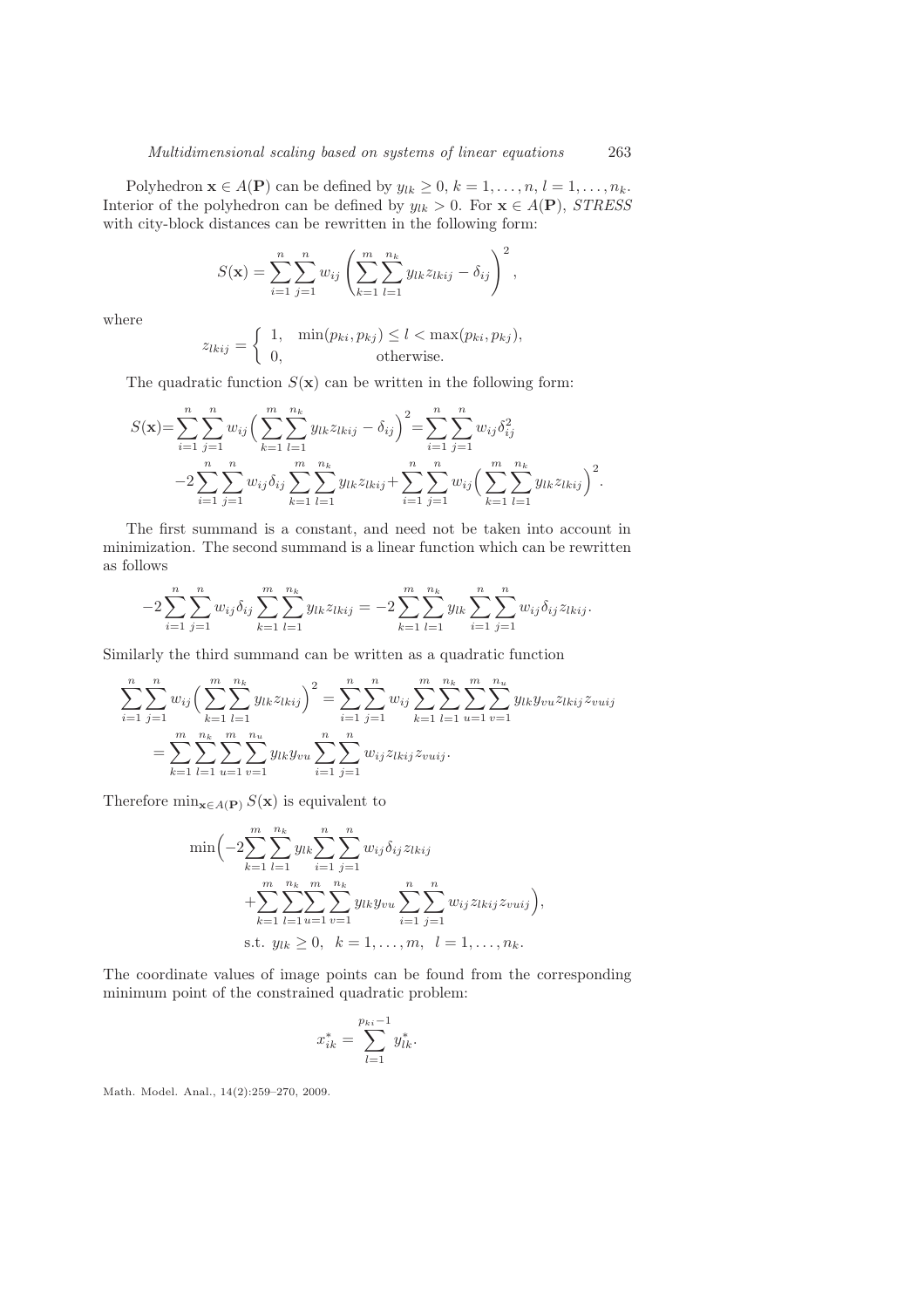#### $264$  J.  $\check{Z}$ ilinskas

Therefore similarly as in the previous section, a two-level minimization problem with combinatorial problem at the upper level and a quadratic programming problem at the lower level can be defined:

$$
\min_{\mathbf{P}} S(\mathbf{P}),
$$
s.t.  $S(\mathbf{P}) = \min_{\mathbf{x} \in A(\mathbf{P})} S(\mathbf{x}) \sim \min\left(-\mathbf{c}_{\mathbf{P}}^{T}\mathbf{y} + \frac{1}{2}\mathbf{y}^{T}\mathbf{Q}_{\mathbf{P}}\mathbf{y}\right), \text{ s.t. } \mathbf{y} \ge \mathbf{0},$ 

where

$$
c_{lk} = 2\sum_{i=1}^{n} \sum_{j=1}^{n} w_{ij} \delta_{ij} z_{lkij}, \quad Q_{lk \; vu} = 2\sum_{i=1}^{n} \sum_{j=1}^{n} w_{ij} z_{lkij} z_{vuij}.
$$

It can be seen that the linear equality and inequality constraints have been avoided comparing with the decomposition presented in the previous section and only the bound constraints  $y > 0$  have been left. Such constraints are checked and managed easier. Moreover the number of variables is at least by m smaller.

Since  $\mathbf{Q}_{\mathbf{P}}$  is positive definite, objective function of quadratic problem is convex and has a unique minimizer. Therefore a standard quadratic programming method can be applied for the lower level problem.

The upper level function is defined over the set of  $m$ -tuple of permutations of  $1, \ldots, n$  representing sequences of coordinate values of image points. The number of feasible solutions of the upper level combinatorial problem is  $(n!)^m$ . A solution of MDS with city-block distances is invariant with respect to mirroring when changing direction of coordinate axes or exchanging of coordinates [\[21\]](#page-11-5). The feasible set can be reduced taking into account these symmetries. The number of feasible solutions can be reduced to  $(n!/2)^m$  refusing mirrored solutions changing direction of each coordinate axis. It can be further reduced to approximately  $(n!/2)^m/m!$  refusing mirrored solutions with exchanged coordinates.

In the case of  $m = 1$  and  $n = 3$  all possible permutations are "123", "132", "231", "213", "312" and "321". Here every numeral represents a value of  $p_{1i}$ . To refuse mirrored solutions with changed direction of coordinate axes, permutations with  $p_{k1} > p_{k2}$  can be forbidden as for example "123" and "321" are equivalent. In this case allowed permutations are "123", "132" and "231". In the case of  $m = 2$  and  $n = 3$  allowed permutations would be "123/123" "123/132", "123/231", "132/123", "132/132", "132/231", "231/123", "231/132" and "231/231". Here every numeral represents  $p_{ki}$  and "/" separates coordinates. To refuse mirrored solutions with exchanged coordinates some restrictions on permutations may be set. Let us define the order for permutations of 1, 2, 3 as "123"  $\prec$  "132"  $\prec$  "231". A permutation  $p_k$  cannot precede  $p_l$  for  $k > l$  $(l < k \Rightarrow \mathbf{p}_l \leq \mathbf{p}_k)$ . Therefore tuples of permutations "132/123", "231/123" and "231/132" are not allowed, as they represent symmetric solutions to "123/132", "123/231" and "132/231" respectively. Therefore in this case allowed permutations are "123/123", "123/132", "123/231", "132/132", "132/231" and "231/231".

If the minimum point of STRESS is not on the boundary of polyhedron  $\mathbf{x} \in A(\mathbf{P})$  then it can be found solving a system of linear equations searching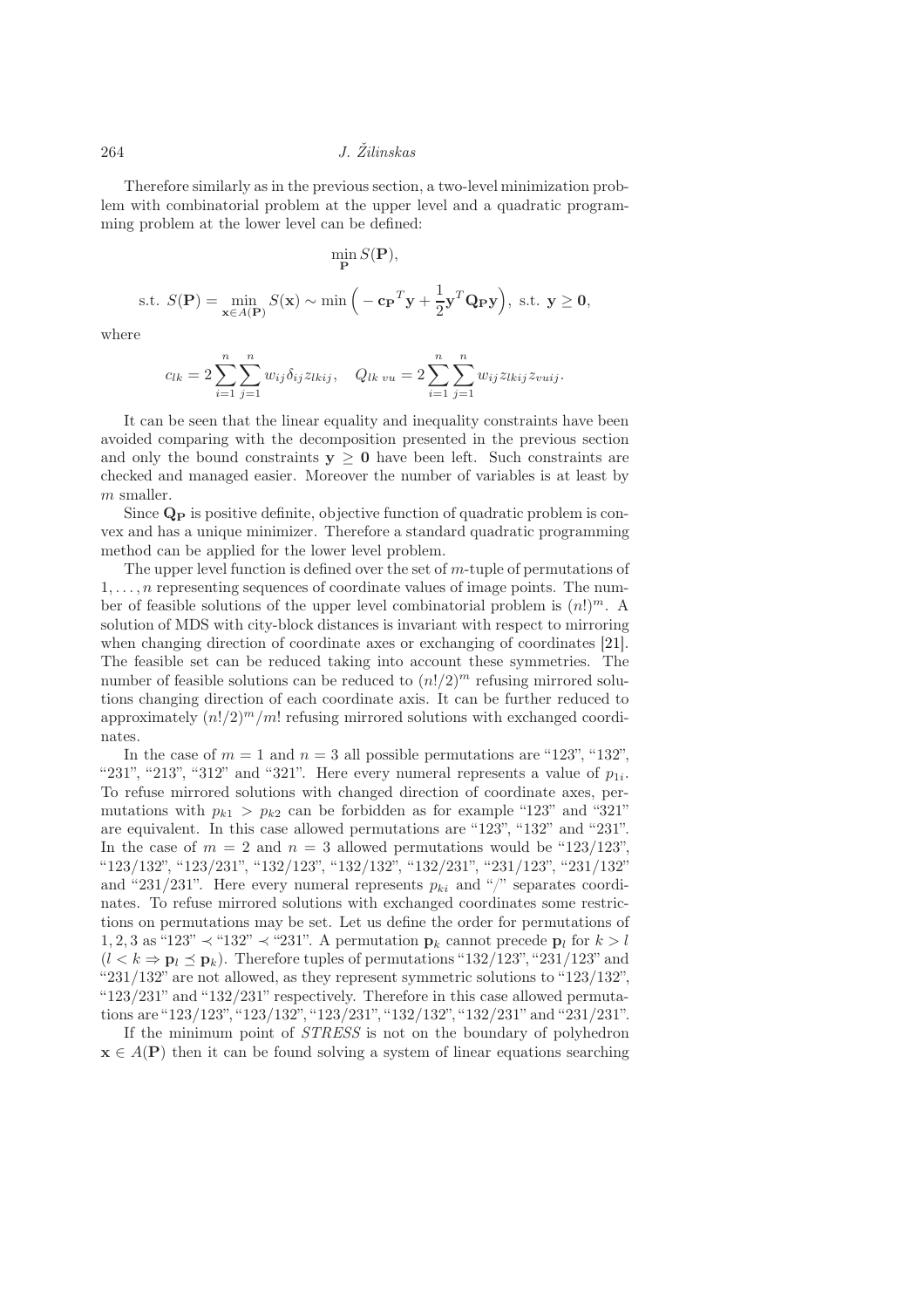where the gradient of the quadratic function is zero. If it is on the boundary of polyhedron then the gradient is zero at the point which is not in the polyhedron. However it is possible to define  $A(\mathbf{P}')$  (corresponding to either polyhedron  $A(\mathbf{P})$ ) or its faces and edges):

$$
A(\mathbf{P}') = \left\{ \mathbf{x} \middle| \begin{array}{l} x_{ik} < x_{jk} \text{ for } p'_{ki} < p'_{kj}, \\ x_{ik} = x_{jk} \text{ for } p'_{ki} = p'_{kj}, \end{array} \right. i, j = 1, \dots, n, \ k = 1, \dots, m \right\}.
$$

Here  $p'_{ki}$  may be equal to  $p'_{kj}$  even if  $i \neq j$ , and therefore they can define polyhedrons  $A(\mathbf{P}')$  which are faces and edges of polyhedron  $A(\mathbf{P})$ . If  $p'_{ki} = p'_{kj}$  for  $i \neq j$ , then  $x_{ik} = x_{jk}$  and one of these variables is eliminated from the function. It is possible to find the minimum points of STRESS solving systems of linear equations searching where the gradient of the reduced quadratic function is zero in polyhedrons  $A(\mathbf{P}')$ .

Two-level problem with quadratic programming at the lower level can be redefined as a two-level minimization problem with combinatorial problem at the upper level and a system of linear equations at the lower level:

$$
\min_{\mathbf{P}'} S(\mathbf{P}'),
$$
  
s.t.  $S(\mathbf{P}') = \min_{\mathbf{x} \in A(\mathbf{P}')} S(\mathbf{x}) \sim \mathbf{y}^T \mathbf{Q}_{\mathbf{P}'} = \mathbf{c}_{\mathbf{P}'}^T$ , s.t.  $\mathbf{y} > \mathbf{0}$ .

If the solution of system of linear equations is not in polyhedron  $A(\mathbf{P}'),$  then the lower level problem is not feasible. This can be easily checked testing if  $y^* > 0$ , which is computationally cheaper than to check linear inequality constraints if decomposition presented in the previous section was used.

In the case of  $m = 1$  and  $n = 3$  possible sequences for  $P'$  are "123", "122", "132", "121", "231", "112", "111", "221", "213", "212", "312", "211", "321". To refuse mirrored solutions with changed direction of coordinate axes, similarly to the case of permutations **P**, sequences with  $p_{k1} > p_{k2}$  and  $p_{k1} = p_{k2} \& p_{k1} > p_{k3}$  can be forbidden as for example "112" and "221" are equivalent as well as "123" and "321". In this case allowed permutations are "123", "122", "132", "121", "231", "112" and "111".

The upper level problem may be solved with guarantee using explicit enumeration of all feasible solutions or a branch and bound algorithm similar to [\[21,](#page-11-5) [25\]](#page-11-8). A branch and bound template [\[2,](#page-10-11) [3\]](#page-10-12) may be used for implementation. Metaheuristic algorithms may be applied when problems are too large to be solved with guarantee.

#### <span id="page-6-0"></span>4 Experimental Investigation

The primal goal of the experimental investigation is to check if the proposed approach is correct. Explicit enumeration for the upper level combinatorial problems is used. However it is also interesting to compare performance of the proposed approach with the approach based on quadratic programming. The number of lower level problems solved is used for comparison.

At this stage of the research computational time is not used for comparison. This is because a system of linear equations is solved using LU decomposition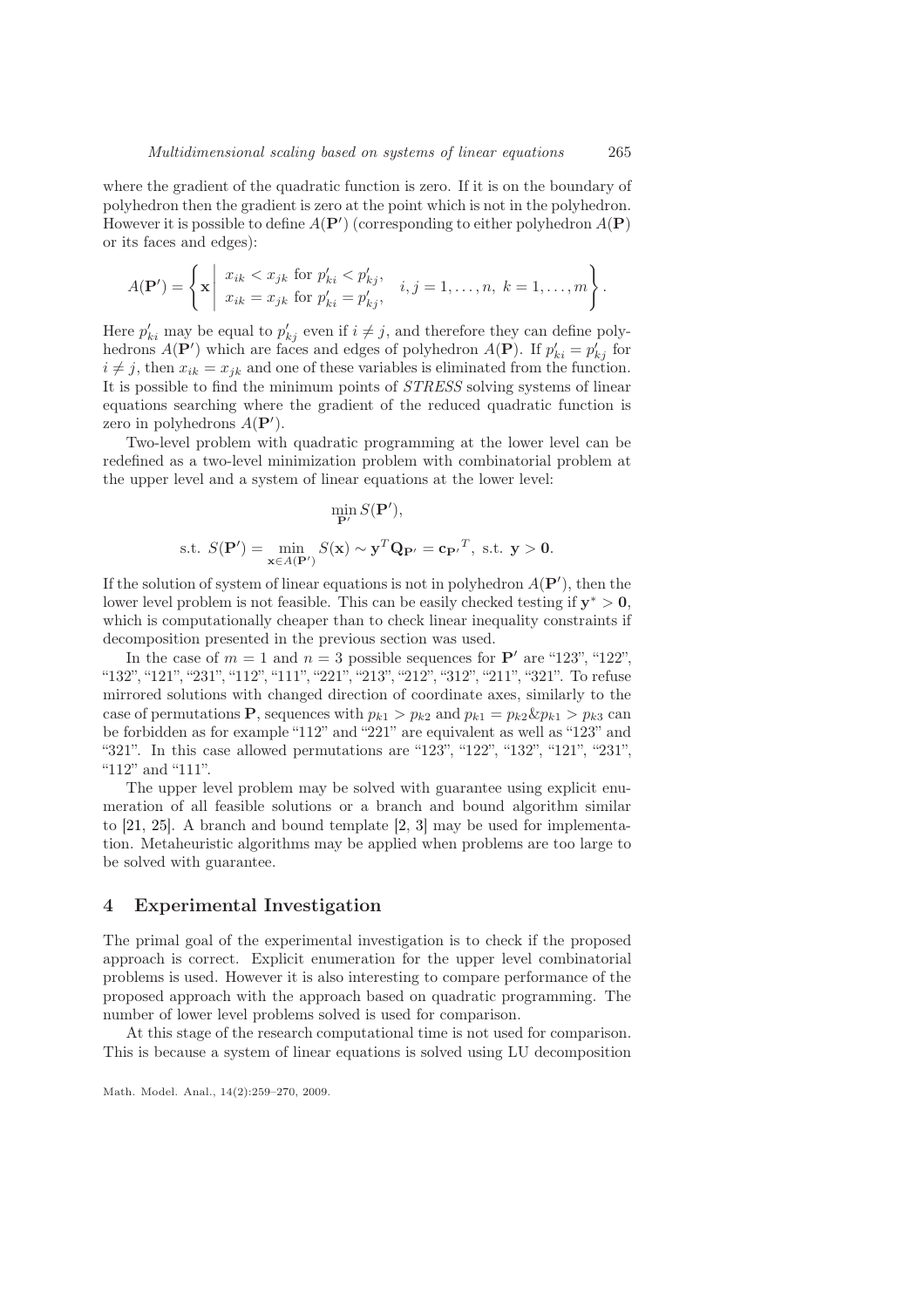## 266 J. Žilinskas

and then the bound constraints are checked. Such an approach is enough for testing the correctness, but requires approximately the same computational time as solution of quadratic programming problem by a standard algorithm. It can be expected that iterative algorithms for solution of bound constrained system of linear equations may be faster as they can be stopped immediately when it is found that the solution cannot be feasible. In the case of quadratic programming problem the smallest value of quadratic function at the boundary of the feasible region should still be found. Investigation of algorithms for solution of bound constrained system of linear equations as well as quadratic programming problem is one of the directions of future research.

The accuracy of fit evaluated via minimum of  $S(\mathbf{x})$  depends on n and  $\delta_{ij}, i, j = 1, \ldots, n$ . To reduce this undesirable impact, a relative error is used in the presentation of the results:

$$
f(\mathbf{x}) = \sqrt{S(\mathbf{x}) / \sum_{i=1}^{n} \sum_{j=1}^{n} w_{ij} \delta_{ij}^{2}}.
$$

Several sets of multidimensional points corresponding to well understood geometric objects have been used for experimental investigation: the sets of vertices of multidimensional simplices and cubes [\[24\]](#page-11-9). Below we use shorthand 'simplex' and 'cube' for the sets of their vertices.

A frequently used test problem for MDS algorithms is based on experimental testing of several soft drinks [\[8\]](#page-10-13). 38 students have tested ten different brands of soft drinks. Each pair was judged on its dissimilarity on a 9 point scale (1 – very similar, 9 – completely different). The accumulated dissimilarities have been used as a practical data set in our experiments. This problem is referred as 'cola' problem in the results below,  $n = 10$  in this problem.

Problems of analysis of pharmacological binding affinity data [\[23\]](#page-11-10) have been used as other practical data sets. Binding affinity data is represented through a matrix, one dimension formed by different ligands tested in a series of experiments while the other dimension represents different proteins. Dissimilarities of proteins are computed as city-block distances between vectors of the log10-transformed binding affinities representing properties of the proteins. Dissimilarities of ligands are computed as city-block distances between vectors of the log10-transformed binding affinities representing ligands. 'ruusk' represents binding affinity data of [\[12\]](#page-10-14) analyzed as properties of three human and five zebrafish  $\alpha_2$ -adrenoceptor proteins,  $n = 8$ ; 'hwa' represents binding affinity data of [\[10\]](#page-10-15) analyzed as properties of ligands,  $n = 9$ .

The results of experimental investigation are shown in Table [1.](#page-8-0) All values of relative errors  $f^*$  corresponding to minima of STRESS coincide for both approaches – the same solutions of the problems have been found. The numbers of systems of linear equations (NSLE) are quite larger than the numbers of quadratic programming problems (NQPP) what is not surprising. The ratio of the numbers increases exponentially depending on  $n$  and  $m$ . This means that such an approach based on systems of linear equations may be faster than one based on quadratic programming problems only if solution of bound constrained system of linear equations is by at least the number of variables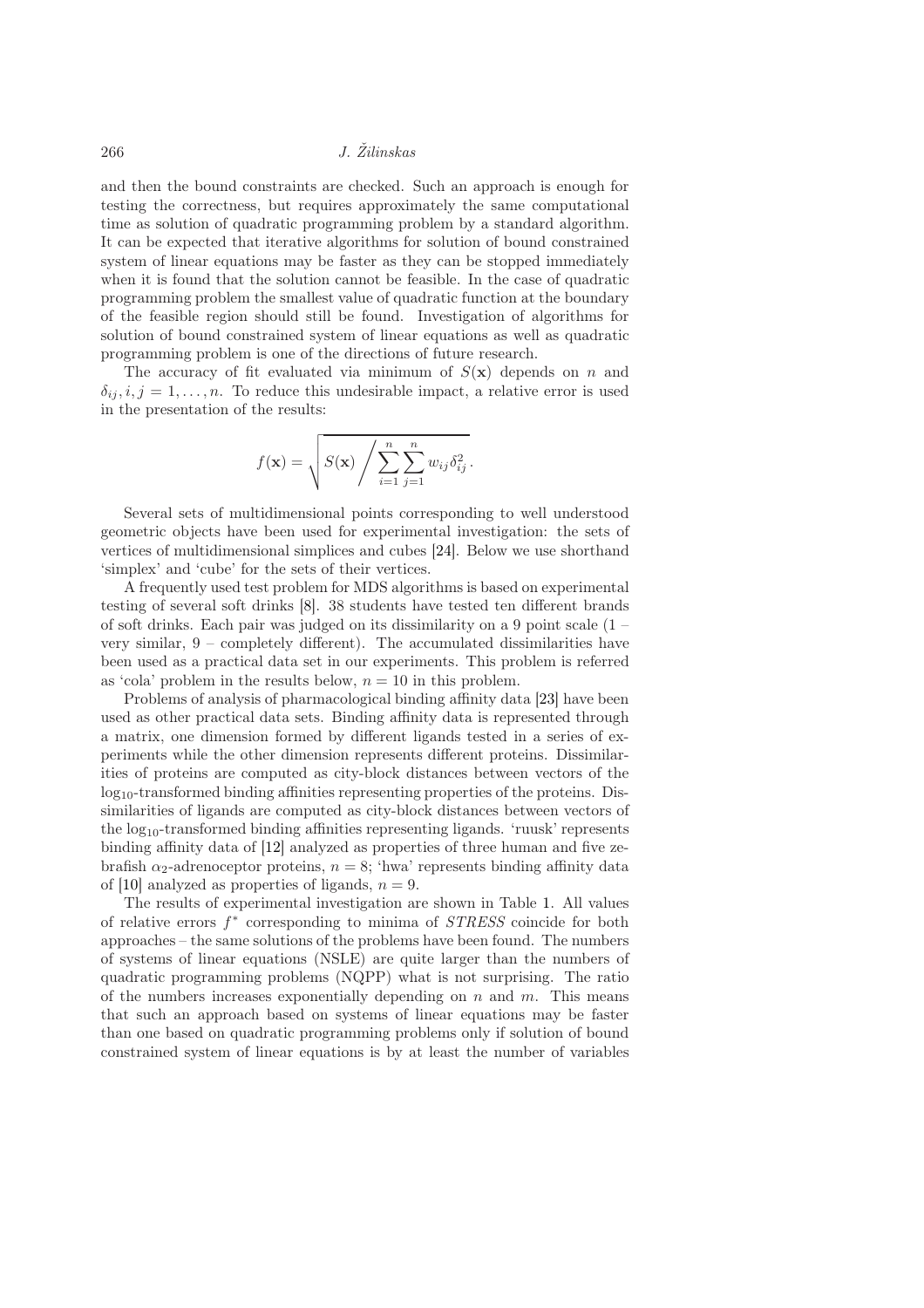| m              | $\boldsymbol{n}$ | $f^*$     |           |        |              | NQPP     | <b>NSLE</b> |
|----------------|------------------|-----------|-----------|--------|--------------|----------|-------------|
|                |                  | unit      | standard  | cubes  | empirical    |          |             |
|                |                  | simplices | simplices |        | data sets    |          |             |
| 1              | 3                | 0.0000    | 0.3333    |        |              | 3        | 7           |
|                | $\overline{4}$   | 0.3651    | 0.4082    | 0.4082 |              | 12       | 38          |
|                | 5                | 0.4140    | 0.4472    |        |              | 60       | 271         |
| 1              | 6                | 0.4554    | 0.4714    |        |              | 360      | 2342        |
|                | 7                | 0.4745    | 0.4879    |        |              | 2520     | 23647       |
| 1              | 8                | 0.4917    | 0.5000    | 0.4787 | ruusk 0.2975 | 20160    | 272918      |
| 1              | 9                | 0.5018    | 0.5092    |        | hwa 0.0107   | 181440   | 3543631     |
| 1              | 10               | 0.5113    | 0.5164    |        | cola 0.3642  | 1814400  | 51123782    |
| 1              | 11               | 0.5176    | 0.5222    |        |              | 19958400 | 811316287   |
| $\overline{2}$ | 3                | 0.0000    | 0.0000    |        |              | 6        | 28          |
| $\overline{2}$ | $\overline{4}$   | 0.0000    | 0.0000    | 0.0000 |              | 78       | 741         |
| $\overline{2}$ | 5                | 0.0000    | 0.1907    |        |              | 1830     | 36856       |
| $\overline{2}$ | 6                | 0.1869    | 0.2309    |        |              | 64980    | 2743653     |
| $\overline{2}$ | 7                | 0.2247    | 0.2621    |        |              | 3176460  | 279602128   |

<span id="page-8-0"></span>Table 1. Results of explicit enumeration.

times faster than solution of quadratic programming problem.

If the lower level problem is feasible, the solution of system of linear equations is in polyhedron  $A(\mathbf{P}')$ , therefore the minimum point of *STRESS* is in polyhedron and there is no need to find the minimum point on the faces and edges of this polyhedron. Therefore if the system defined by "123/123" has solution with  $y > 0$ , it is not necessary to solve systems defined by "123/122", "123/112", "122/122", "122/112", "112/112", "123/111", "111/111". The numbers of feasible systems of linear equations (NFSLE) are shown in Table [2.](#page-9-0) All lower level problems are feasible for the problems of standard simplices when  $m = 1$ . This means that in this case all possible polyhedrons  $A(\mathbf{P})$  contain minima points and therefore STRESS function has n! minima points. The numbers of feasible lower level problems are smaller for other data sets and for the case of  $m \neq 1$ , but the numbers are still quite large. Moreover, even if only  $y_{12} > 0$ solving the system of linear equations defined by " $123/123$ ", it is not necessary to evaluate the system defined by "123/112". This encourages development of an algorithm which takes into account the results of the solution of lower level problems. Not only the number of required to solve systems would be reduced if this will be taken into account, but the number of feasible lower level problems might be used to count the number of minima points of STRESS function.

It is proved in [\[9\]](#page-10-4) that the distances between image points are positive at a local minimum point of STRESS. Therefore it is possible to avoid coincidence of image points. This may be performed avoiding for example systems defined by "112" and "112/112". This would also reduce the number of lower level problems and make the approach more attractive, but further investigation should be performed.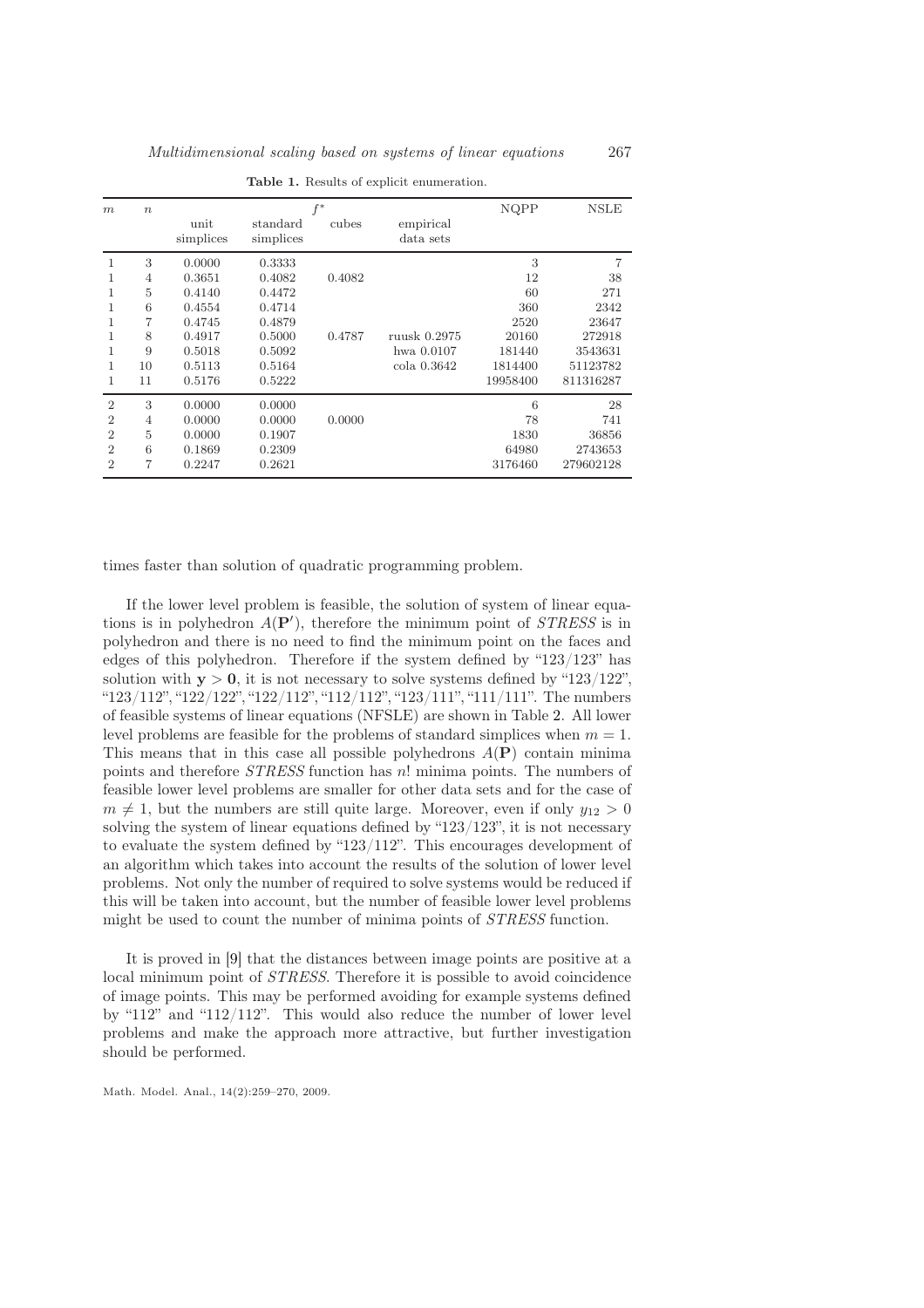| m              | $\boldsymbol{n}$ | NSLE      | <b>NFSLE</b>      |                       |        |                        |  |
|----------------|------------------|-----------|-------------------|-----------------------|--------|------------------------|--|
|                |                  |           | unit<br>simplices | standard<br>simplices | cubes  | empirical<br>data sets |  |
| 1              | 3                | 7         | 7                 | 7                     |        |                        |  |
|                | 4                | 38        | 38                | 38                    | 38     |                        |  |
|                | 5                | 271       | 219               | 271                   |        |                        |  |
|                | 6                | 2342      | 1907              | 2342                  |        |                        |  |
|                | 7                | 23647     | 17026             | 23647                 |        |                        |  |
|                | 8                | 272918    | 186599            | 272918                | 221975 | ruusk 210195           |  |
|                | 9                | 3543631   | 2378067           | 3543631               |        | hwa 1350181            |  |
|                | 10               | 51123782  | 34412855          | 51123782              |        | cola 49208660          |  |
|                | 11               | 811316287 | 519221622         | 811316287             |        |                        |  |
| $\overline{2}$ | 3                | 28        | 21                | 25                    |        |                        |  |
| $\overline{2}$ | 4                | 741       | 380               | 426                   | 421    |                        |  |
| $\overline{2}$ | 5                | 36856     | 11139             | 20670                 |        |                        |  |
| $\overline{2}$ | 6                | 2743653   | 606634            | 1414761               |        |                        |  |
| $\overline{2}$ | 7                | 279602128 | 44663090          | 118027269             |        |                        |  |

<span id="page-9-0"></span>Table 2. The numbers of feasible lower level problems.

## 5 Conclusions

Two-level optimization for multidimensional scaling with city-block distances based on combinatorial optimization and systems of linear equations is proposed. The approach exploits piecewise quadratic structure of the objective function. The lower level problems are bound constrained systems of linear equations.

For investigation of the approach, the upper level combinatorial problem is solved with guarantee using explicit enumeration of all feasible solutions. Development of a branch and bound as well as metaheuristic algorithms for the upper level combinatorial problem is a direction for future research.

The approach has been tested solving geometrical and empirical data sets. The numbers of lower level problems are larger than in the case of similar approach based on combinatorial optimization and quadratic programming. However, lower level problems of systems of linear equations are simpler than quadratic programming problems.

The numbers of lower level problems can be reduced significantly taking into account results of their solutions. This is the primal direction for future research. Investigation of algorithms for solution of bound constrained system of linear equations as well as quadratic programming problem is another direction for future research.

### 6 Acknowledgements

The research is supported by Lithuanian State Science and Studies Foundation within the project B-03/2007 "Global optimization of complex systems using high performance computing and GRID technologies".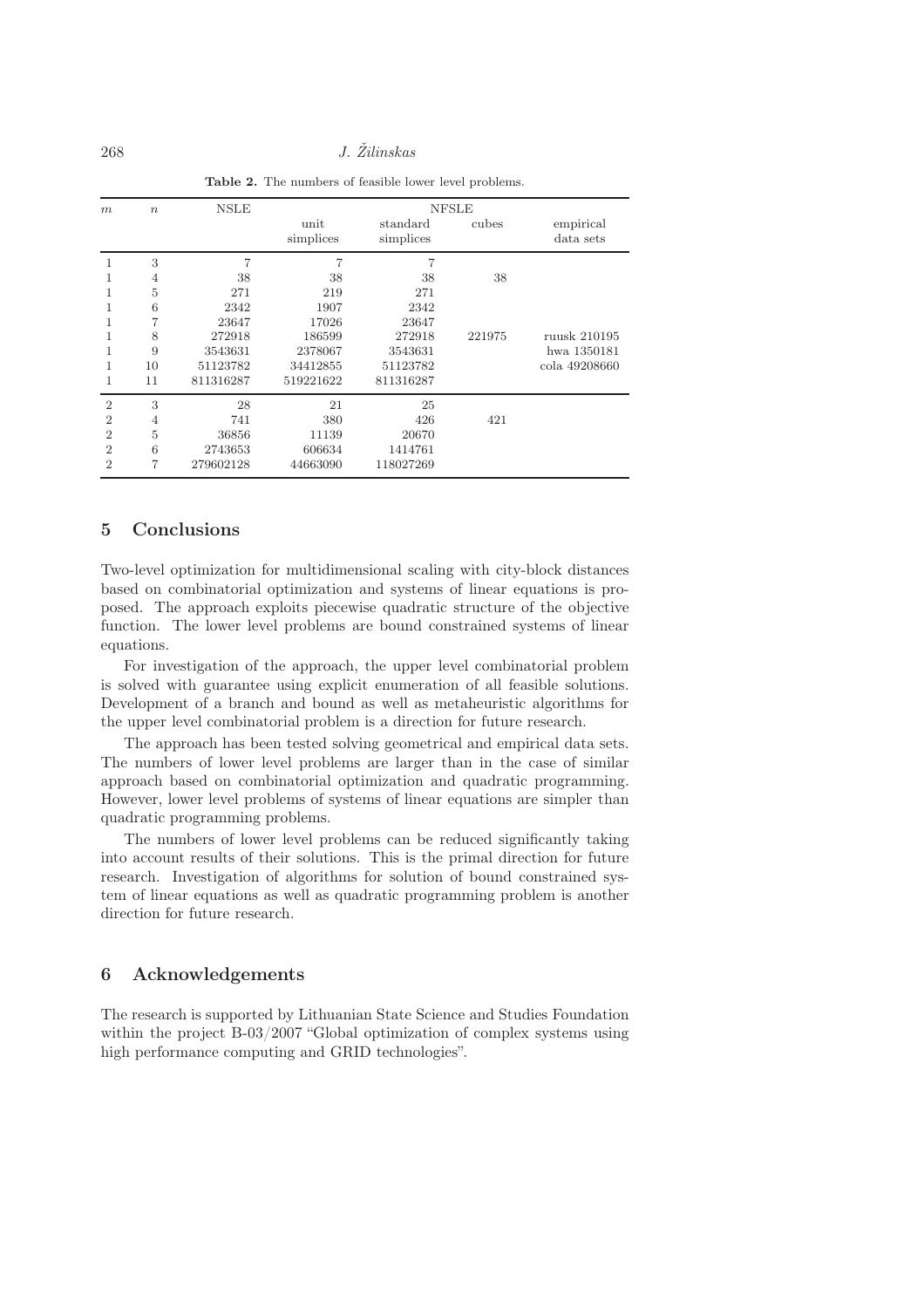#### <span id="page-10-2"></span>References

- [1] P. Arabie. Was Euclid an unnecessarily sophisticated psychologist? *Psychometrika*, 56(4):567–587, 1991. (doi:10.1007/BF02294491)
- <span id="page-10-11"></span>[2] M. Baravykaitė and R. Čiegis. An implementation of a parallel generalized branch and bound template. *Math. Model. Anal.*, 12(3):277–289, 2007. (doi:10.3846/1392-6292.2007.12.277-289)
- <span id="page-10-12"></span>[3] M. Baravykaitė, R. Čiegis and J. Žilinskas. Template realization of generalized branch and bound algorithm. *Math. Model. Anal.*, 10(3):217–236, 2005.
- <span id="page-10-0"></span>[4] I. Borg and P. J. F. Groenen. *Modern Multidimensional Scaling: Theory and Applications*. Springer, New York, 2nd edition, 2005.
- <span id="page-10-5"></span>[5] M. J. Brusco. A simulated annealing heuristic for unidimensional and multidimensional (city-block) scaling of symmetric proximity matrices. *Journal of Classification*, 18(1):3–33, 2001. (doi:10.1007/s00357-001-0003-4)
- <span id="page-10-3"></span><span id="page-10-1"></span>[6] T. F. Cox and M. A. A. Cox. *Multidimensional Scaling*. Chapman & Hall/CRC, Boca Raton, 2nd edition, 2001.
- [7] J. de Leeuw. Differentiability of Kruskal's stress at a local minimum. *Psychometrika*, 49(1):111–113, 1984. (doi:10.1007/BF02294209)
- <span id="page-10-13"></span>[8] P. Green, F. Carmone and S. Smith. *Multidimensional Scaling: Concepts and Applications*. Allyn and Bacon, Boston, 1989.
- <span id="page-10-4"></span>[9] P. J. F. Groenen, R. Mathar and W. J. Heiser. The majorization approach to multidimensional scaling for Minkowski distances. *Journal of Classification*, 12(1):3–19, 1995. (doi:10.1007/BF01202265)
- <span id="page-10-15"></span>[10] J. Hwa, R. M. Graham and D. M. Perez. Identification of critical determinants of α1-adrenergic receptor subtype selective agonist binding. *Journal of Biological Chemistry*, 270(39):23189–23195, 1995.
- <span id="page-10-6"></span>[11] P. L. Leung and K. Lau. Estimating the city-block two-dimensional scaling model with simulated annealing. *European Journal of Operational Research*, 158(2):518–524, 2004. (doi:10.1016/S0377-2217(03)00357-6)
- <span id="page-10-14"></span>[12] J. O. Ruuskanen, J. Laurila, H. Xhaard, V.-V. Rantanen, K. Vuoriluoto, S. Wurster, A. Marjamäki, M. Vainio, M. S. Johnson and M. Scheinin. Conserved structural, pharmacological and functional properties among the three human and five zebrafish  $\alpha_2$ -adrenoceptors. *British Journal of Pharmacology*, 144(2):165–177, 2005. (doi:10.1038/sj.bjp.0706057)
- <span id="page-10-9"></span>[13] A. Varoneckas, A. Žilinskas and J. Žilinskas. Parallel multidimensional scaling using grid computing: assessment of performance. *Information Technology and Control*, 37(1):52–56, 2008.
- <span id="page-10-7"></span>[14] J. F. Vera, W. J. Heiser and A. Murillo. Global optimization in any Minkowski metric: a permutation-translation simulated annealing algorithm for multidimensional scaling. *Journal of Classification*, 24(2):277–301, 2007. (doi:10.1007/s00357-007-0020-1)
- <span id="page-10-10"></span>[15] A. Žilinskas and J. Žilinskas. On visualization of multidimensional data using three-dimensional embedding space. *Technological and Economic Development of Economy*, 12(4):353–359, 2006.
- <span id="page-10-8"></span>[16] A. Žilinskas and J. Žilinskas. Parallel hybrid algorithm for global optimization of problems occurring in MDS based visualization. *Computers & Mathematics with Applications*, 52(1-2):211–224, 2006. (doi:10.1016/j.camwa.2006.08.016)